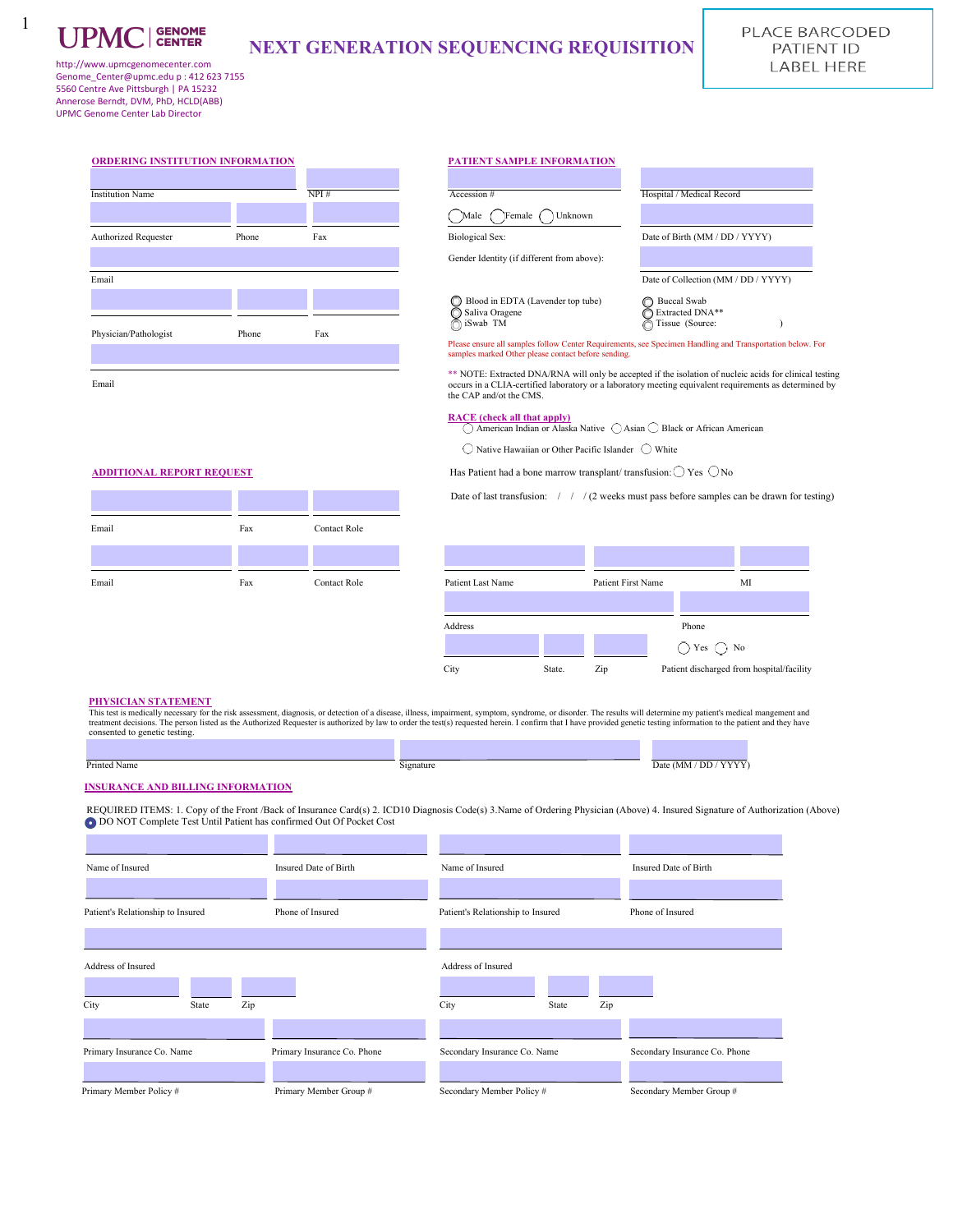| <b>UPMC</b> GENOME                                                              | <b>NEXT GENERATION SEQUENCING REQUISITION</b> |
|---------------------------------------------------------------------------------|-----------------------------------------------|
| http://www.upmcgenomecenter.com                                                 |                                               |
| Genome Center@upmc.edu p: 412 623 7155<br>5560 Centre Ave Pittsburgh   PA 15232 |                                               |
| Annerose Berndt, DVM, PhD, HCLD(ABB)                                            |                                               |
| <b>UPMC Genome Center Lab Director</b>                                          |                                               |
|                                                                                 |                                               |
| Credit Card $\bigcap$ Check<br><b>SELF PAY</b><br>$\left( \quad \right)$        |                                               |
| Please make checks payable to UPMC Genome Center.                               |                                               |
| <b>INSTITUTIONAL BILL</b>                                                       |                                               |

| <b>Institution Code</b>  |                                  |
|--------------------------|----------------------------------|
| <b>Institution Phone</b> | <b>Institution Contact Email</b> |
|                          |                                  |

Patient's Printed Name Patient's Signature Date (MM / DD / YYYY)

### **CLINICAL INFORMATION**

Please give a brief summary of the patient's clinical presentation and the reason for genetic testing, and ICD-10 code in the box provided below. Please also attach a three generation pedigree.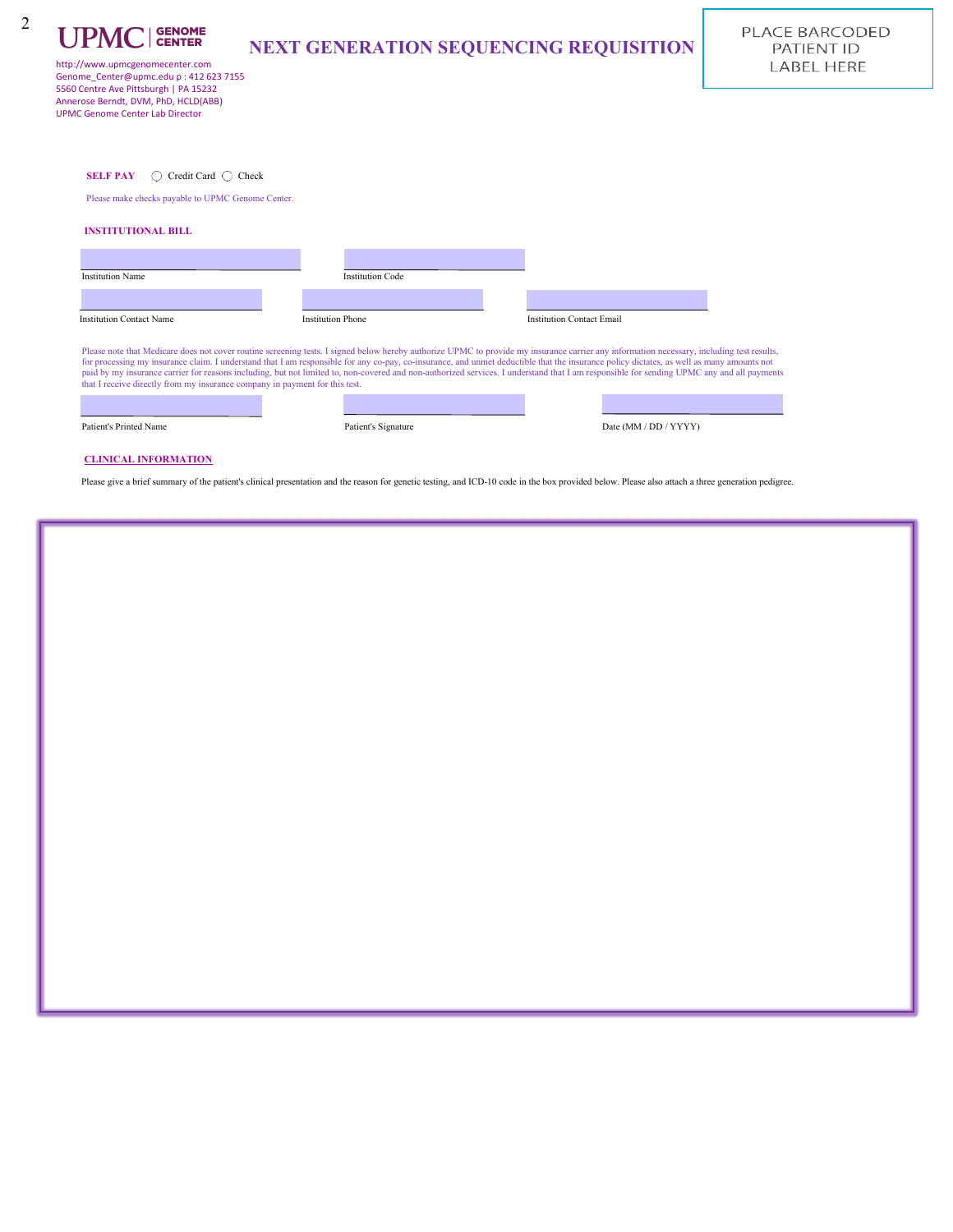

3

# **NEXT GENERATION SEQUENCING REQUISITION**

http://www.upmcgenomecenter.com Genome\_Center@upmc.edu p : 412 623 7155 5560 Centre Ave Pittsburgh | PA 15232 Annerose Berndt, DVM, PhD, HCLD(ABB) UPMC Genome Center Lab Director

### **TEST SELECTION**

| STEP 1. PLEASE SELECT THE SEQUENCING METHOD FOR THE TESTS/PANELS OFFERED BELOW                                                                                                                                                                                                                                                                                                          |
|-----------------------------------------------------------------------------------------------------------------------------------------------------------------------------------------------------------------------------------------------------------------------------------------------------------------------------------------------------------------------------------------|
| <b>WHOLE EXOME SEQUENCING (WES) GERMLINE</b> $\bigcap$ PROBAND $\bigcap$ DUO $\bigcap$ TRIO                                                                                                                                                                                                                                                                                             |
| WHOLE GENOME SEQUENCING (WGS) GERMLINE $\bigcap$ PROBAND $\bigcap$ DUO $\bigcap$ TRIO                                                                                                                                                                                                                                                                                                   |
| * For Duo/Trio sets, a separate requisition is required for each submitted sample.                                                                                                                                                                                                                                                                                                      |
| <b>STEP 2. PLEASE SELECT THE TESTS/PANELS</b>                                                                                                                                                                                                                                                                                                                                           |
| <b>RARE-UNDIAGNOSED GENETIC DISEASE (RUGD)</b>                                                                                                                                                                                                                                                                                                                                          |
| HEREDITARY CANCER PANEL (APC, ATM, AXIN2, BARD1, BAP1, BLM, BMPR1A, BRCA1, BRCA1, BRIP1, CDH1, CDK4, CDKN2A, CHEK2, DICER1, EPCAM, GREM1/SCG5, HOXB13,<br>FH.FLCN. MEN1. MLH1. MSH2. MSH6. MRE11A. MUTYH. NBN. NF1. NTHL1. PALB2. PMS2. POLD1. POLE. PTEN. RAD50. RAD51C. RAD51D.SDHA. SDHB. SDHC. SDHD. SMAD4.<br>SMARCA4, STK11, TP53, TSC1, TSC2, VHL, MET, MITF, POT1, RET, SDHAF2) |
| BREAST AND GYNECOLOGIC CANCER PANEL (Breast, Ovarian, Uterine) (ATM, BARDI, BRCAI, BRCA1, BRCA2, BRIPI, CDHI, CHEK2, DICERI, EPCAM, MLHI, MSH2, MSH6, NBN, NF1,<br>PALB2, PMS2, PTEN, RAD50, RAD51C, RAD51D, SMARCA4, STK11, TP53)                                                                                                                                                      |
| GASTROINTESTINAL CANCER PANEL (Colorectal, Gastric, Pancreatic) (APC, ATM, AXIN2, BMPR1A, BRCA1, BRCA2, CDH1, CDKN2A, CHEK2, EPCAM, GREM1, MEN1, MLH1, MSH2,<br>MSH6, MUTYH, NF1, NTHL1, PALB2, PMS2, POLD1, POLE, PTEN, SDHA, SDHB, SDHC, SDHD, SMAD4, STK11, TP53, TSC1, TSC2, VHL)                                                                                                   |
| ENDOCRINE CANCER PANEL (Thyroid, Paraganglioma/Pheochromocytoma, Hyperparathyroidism) (APC, CHEK2, DICER, MENI, NF1, PTEN, RET, SDHA, SDHAF2, SDHB, SDHC,<br>SDHD, TP53, VHL)                                                                                                                                                                                                           |
| GENITOURINARY CANCER PANEL (Renal/Urinary Tract, Prostate) (ATM, BAP1, BRCA1, BRCA2, CHEK2, DICER1, EPCAM, FH, FLCN, HOXB13, MET, MLH1, MSH2, MSH6, NBN, PMS2,<br>PTEN, SDHB, SDHC, SMARCA4, TP53, TSC1, TSC2, VHL)                                                                                                                                                                     |
| SKIN CANCER PANEL (Melanoma, Basal Cell Nevus Syndrome) (BAP1, BRCA2, CDK4, CDKN2A, MITF, POT1, PTCH1, PTEN, TP53)                                                                                                                                                                                                                                                                      |
| BRAIN/NERVOUS SYSTEM CANCER PANEL (APC, DICER1, EPCAM, MEN1, MLH1, MSH2, MSH6, NF1, PMS2, PTEN, SMARCA4, TP53, TSC1, TSC2, VHL)                                                                                                                                                                                                                                                         |
| SARCOMA PANEL (APC, BLM, DICER1, EPCAM, FH, MSH2, MSH6, NBN, NF1, PMS2, SDHA, SDHB, SDHC, SDHD, TP53)                                                                                                                                                                                                                                                                                   |
| HEMATOLOGIC CANCER PANEL (Myelodysplastic Syndrome/Leukemia) (ATM, BLM, BRCA2, BRIP1, EPCAM, MLH1, MSH2, MSH6, NBN, NF1, PALB2, PMS2, RAD51C, TP53)                                                                                                                                                                                                                                     |
| <b>COMPREHENSIVE DYSTONIA PANEL (358 GENES)</b> * Please contact the laboratory for a full list of genes                                                                                                                                                                                                                                                                                |

### **UGC ACTIONABLE DISORDERS PANEL**

#### *Test Description:*

UGC SF V3.0 Actionable Disorders Panel analyzes the 73 genes identified as medically actionable by the American College of Medical Genetics and<br>Genomics (ACMG ; Miller et al., 2021). These genes are medically actionable, w

*YES, I want my medically actionable 73 gene analysis reported by UGC.* 

*NO*, I do not want my medically actionable 73 gene analysis reported by UGC.

Patient's Printed Name Patient's Signature Patient's Signature Date (MM / DD / YYYY)